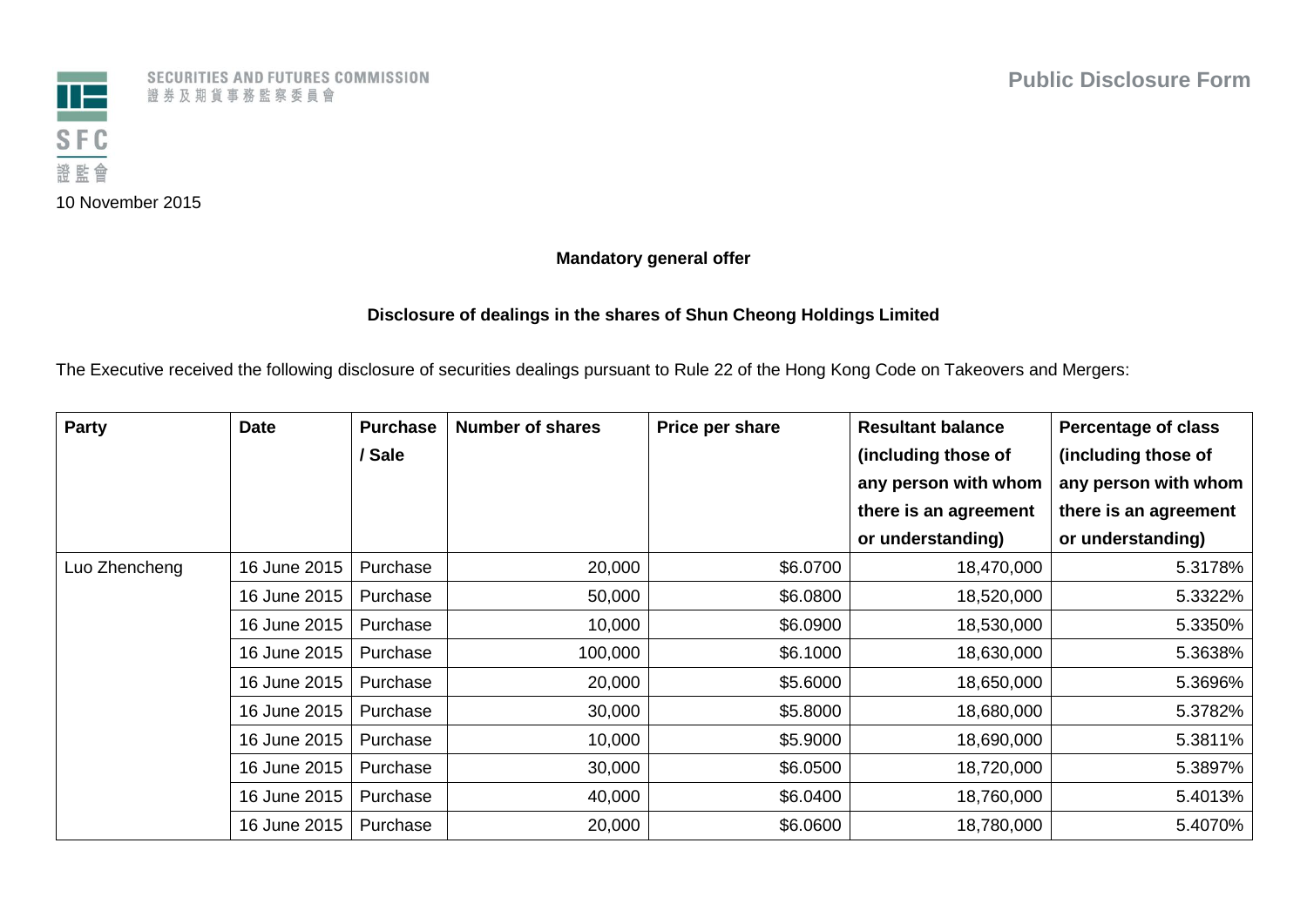

| 16 June 2015 | Purchase | 20,000  | \$6.0000 | 18,800,000 | 5.4128% |
|--------------|----------|---------|----------|------------|---------|
| 17 June 2015 | Purchase | 10,000  | \$5.5500 | 18,810,000 | 5.4157% |
| 17 June 2015 | Purchase | 30,000  | \$5.5600 | 18,840,000 | 5.4243% |
| 17 June 2015 | Purchase | 10,000  | \$5.6000 | 18,850,000 | 5.4272% |
| 17 June 2015 | Purchase | 140,000 | \$5.6200 | 18,990,000 | 5.4675% |
| 17 June 2015 | Purchase | 50,000  | \$5.5000 | 19,040,000 | 5.4819% |
| 18 June 2015 | Purchase | 10,000  | \$5.7000 | 19,050,000 | 5.4848% |
| 18 June 2015 | Purchase | 110,000 | \$5.7200 | 19,160,000 | 5.5164% |
| 18 June 2015 | Purchase | 30,000  | \$5.7400 | 19,190,000 | 5.5251% |
| 19 June 2015 | Purchase | 10,000  | \$5.7100 | 19,200,000 | 5.5279% |
| 28 October   | Purchase | 10,000  | \$2.3500 | 19,210,000 | 5.5308% |
| 2015         |          |         |          |            |         |
| 28 October   | Purchase | 10,000  | \$3.3500 | 19,220,000 | 5.5337% |
| 2015         |          |         |          |            |         |
| 28 October   | Purchase | 10,000  | \$3.4800 | 19,230,000 | 5.5365% |
| 2015         |          |         |          |            |         |
| 28 October   | Purchase | 50,000  | \$3.5000 | 19,280,000 | 5.5510% |
| 2015         |          |         |          |            |         |
| 28 October   | Purchase | 40,000  | \$3.6000 | 19,320,000 | 5.5625% |
| 2015         |          |         |          |            |         |
| 6 November   | Sale     | 130,000 | \$1.9000 | 19,190,000 | 5.5251% |
| 2015         |          |         |          |            |         |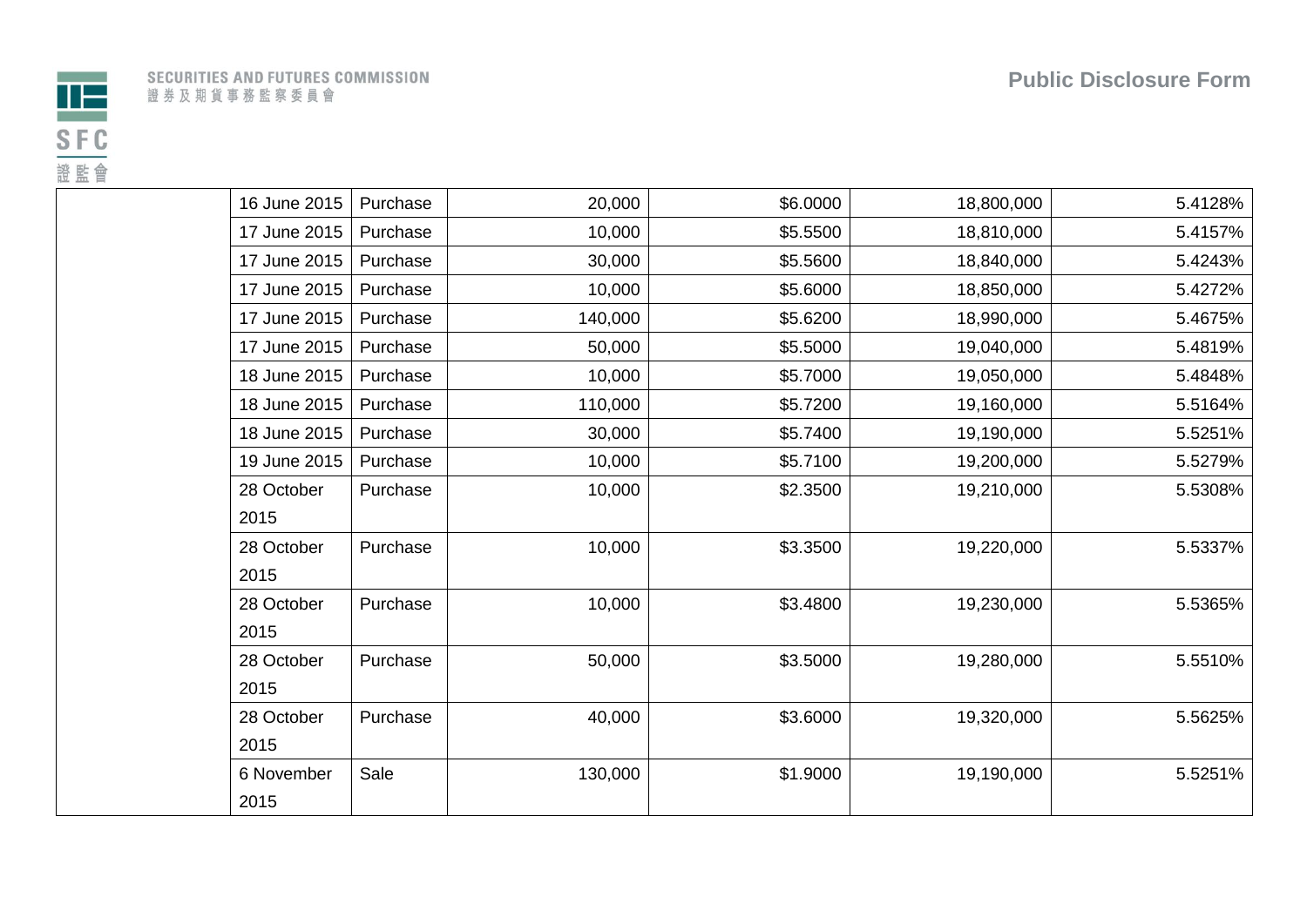

|  |              |  |  |  |  | SECURITIES AND FUTURES COMMISSION |
|--|--------------|--|--|--|--|-----------------------------------|
|  | 證券及期貨事務監察委員會 |  |  |  |  |                                   |

| 6 November | Sale | 10,000  | \$1.8900 | 19,180,000 | 5.5222% |
|------------|------|---------|----------|------------|---------|
| 2015       |      |         |          |            |         |
| 6 November | Sale | 130,000 | \$1.8800 | 19,050,000 | 5.4848% |
| 2015       |      |         |          |            |         |
| 6 November | Sale | 90,000  | \$1.8800 | 18,960,000 | 5.4588% |
| 2015       |      |         |          |            |         |
| 6 November | Sale | 130,000 | \$1.8700 | 18,830,000 | 5.4214% |
| 2015       |      |         |          |            |         |
| 6 November | Sale | 10,000  | \$1.8700 | 18,820,000 | 5.4185% |
| 2015       |      |         |          |            |         |
| 6 November | Sale | 160,000 | \$1.8600 | 18,660,000 | 5.3725% |
| 2015       |      |         |          |            |         |
| 6 November | Sale | 120,000 | \$1.8500 | 18,540,000 | 5.3379% |
| 2015       |      |         |          |            |         |
| 6 November | Sale | 200,000 | \$1.8800 | 18,340,000 | 5.2803% |
| 2015       |      |         |          |            |         |
| 6 November | Sale | 200,000 | \$1.8500 | 18,140,000 | 5.2228% |
| 2015       |      |         |          |            |         |
| 6 November | Sale | 90,000  | \$1.8600 | 18,050,000 | 5.1968% |
| 2015       |      |         |          |            |         |
| 6 November | Sale | 110,000 | \$1.8700 | 17,940,000 | 5.1652% |
| 2015       |      |         |          |            |         |